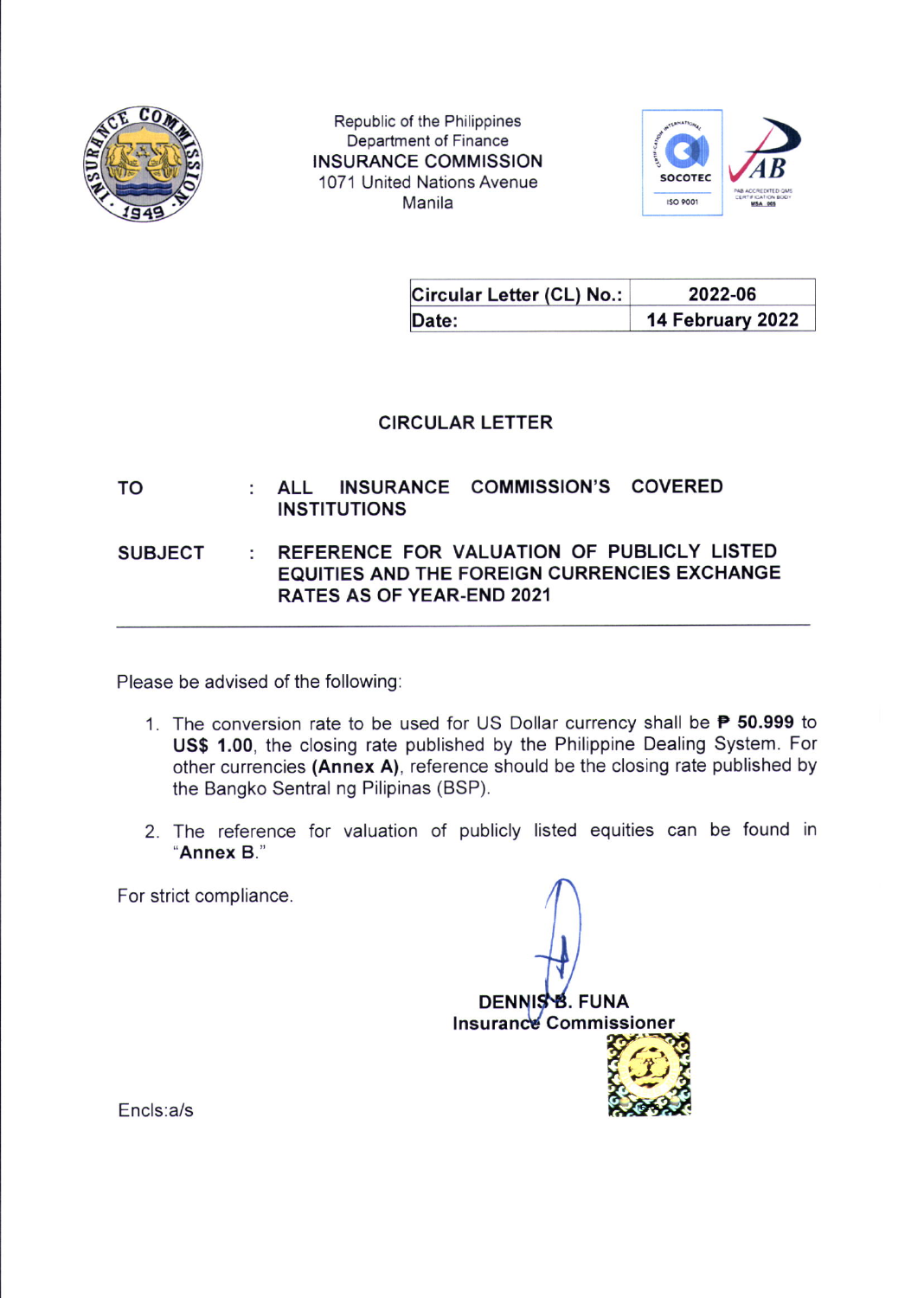## **ANNEX A**

The table below shall be the reference of all regulated entities of the Insurance<br>Commission for the valuation of the foreign currency denominated transactions as of year-end 2021:

| <b>COUNTRY</b>                     | <b>UNIT</b>         | <b>SYMBOL</b> | PHIL. PESO<br>EQUIVALENT |
|------------------------------------|---------------------|---------------|--------------------------|
| 1. JAPAN                           | <b>YEN</b>          | <b>JPY</b>    | 0.4413                   |
| 2. UNITED KINGDOM                  | <b>POUND</b>        | <b>GBP</b>    | 68.5347                  |
| 3. HONGKONG                        | <b>DOLLAR</b>       | <b>HKD</b>    | 6.5101                   |
| <b>4 SWITZERLAND</b>               | <b>FRANC</b>        | <b>CHF</b>    | 55,5879                  |
| 5 CANADA                           | <b>DOLLAR</b>       | <b>CAD</b>    | 39.8540                  |
| <b>6 SINGAPORE</b>                 | <b>DOLLAR</b>       | <b>SGD</b>    | 37.5547                  |
| 7. AUSTRALIA                       | <b>DOLLAR</b>       | <b>AUD</b>    | 36.8061                  |
| 8. BAHRAIN                         | DINAR*              | <b>BHD</b>    | 134.6898                 |
| 9. KUWAIT                          | <b>DINAR</b>        | <b>KWD</b>    | <b>N/A</b>               |
| 10. SAUDI ARABIA                   | <b>RIYAL</b>        | <b>SAR</b>    | 13.5260                  |
| <b>11. BRUNEI</b>                  | <b>DOLLAR</b>       | <b>BNO</b>    | 37.4164                  |
| <b>12. INDONESIA</b>               | <b>RUPIAH</b>       | IDR.          | 0.0036                   |
| <b>13. THAILAND</b>                | BAHT <sup>***</sup> | THB           | 1.5206                   |
| <b>14. UNITED ARAB EMIRATES</b>    | <b>DIRHAM</b>       | <b>AED</b>    | 13.8251                  |
| <b>15. EUROPEAN MONETARY UNION</b> | <b>EURO</b>         | <b>EUR</b>    | 57.5117                  |
| 16. KOREA                          | <b>WON</b>          | <b>KRW</b>    | 0.0427                   |
| 17. CHINA                          | YUAN**              | <b>CNY</b>    | 7.9669                   |

Reference: Bangko Sentral ng Pilipinas (BSP) reference exchange rate as of 31 December 2021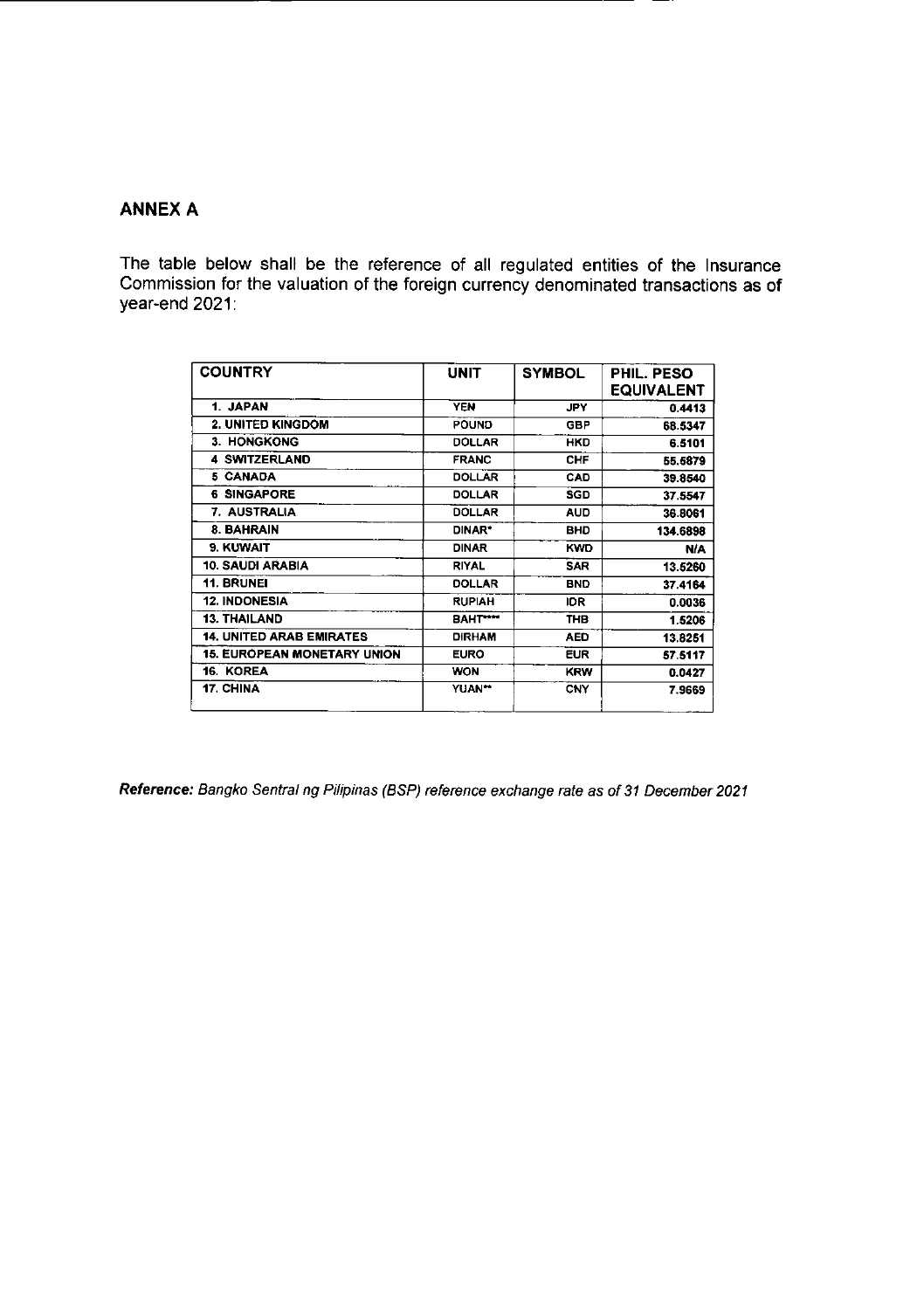## **ANNEX B**

The table below shall be the reference of all regulated entities of the Insurance Commission for<br>the valuation of the publicly listed equities as of year-end 2021.<br>Reference: Philippine Stock Exhange (PSE) market report as

|                         | <b>NAME</b>                         | <b>SYMBOL</b>           | <b>BID</b>                                         | <b>ASK</b>      | <b>CLOSE</b>   |
|-------------------------|-------------------------------------|-------------------------|----------------------------------------------------|-----------------|----------------|
| <b>BANKS</b>            |                                     |                         |                                                    |                 |                |
| 1                       | <b>ASIA UNITED</b>                  | <b>AUB</b>              | 44.0000                                            | 44.9000         | 43.2500        |
| $\overline{2}$          | <b>BDO UNIBANK</b>                  | <b>BDO</b>              | 120.7000                                           | 121.3000        | 120.7000       |
| $\overline{\mathbf{3}}$ | <b>BANK PH ISLANDS</b>              | $\overline{BP}$         | 92.1500                                            | 92.7000         | 92.1500        |
| $\overline{4}$          | <b>CHINABANK</b>                    | СНІ $\overline{B}$      | 25.9000                                            | 26.0000         | 26.0000        |
| $\overline{5}$          | <b>CITYSTATE BANK</b>               | $\overline{\text{CSB}}$ | 7.3200                                             | 8.4400          |                |
| 6                       | <b>EAST WEST BANK</b>               | EW                      | 9.5400                                             |                 |                |
| 7                       | <b>METROBANK</b>                    | <b>MBT</b>              |                                                    | 9.6000          | 9.6000         |
| 8]                      | <b>NEXTGENESIS</b>                  | <b>NXGEN</b>            | 54.5000                                            | 55.7000         | 55.7000        |
| g                       | PB BANK                             | <b>PBB</b>              | Under suspension by the PSE as of 31 December 2021 |                 |                |
| 10                      | <b>PBCOM</b>                        |                         | 8.7600                                             | 10.0000         | 10.0000        |
| 11                      | PHIL NATL BANK                      | PBC<br>PNB              | 17.4800                                            | 17.9000         |                |
| 12                      | <b>PSBANK</b>                       | PSB                     | 20.0500                                            | 20.1000         | 20.1000        |
| 13                      | PHILTRUST                           | $\overline{\text{PTC}}$ | 56.5000                                            | 57.5000         |                |
| 14                      | <b>RCBC</b>                         |                         | 104.1000                                           | 118.0000        | 118.0000       |
| 15                      | <b>SECURITY BANK</b>                | <b>RCB</b>              | 19.8000                                            | 20.0000         | 20.0000        |
| 16                      | <b>UNION BANK</b>                   | <b>SECB</b>             | 117.0000                                           | 119.0000        | 119.0000       |
|                         | <b>OTHER FINANCIAL INSTITUTIONS</b> | <b>UBP</b>              | 99.5000                                            | 99.6000         | 99.5000        |
| 17                      | <b>BRIGHT KINDLE</b>                |                         |                                                    |                 |                |
|                         |                                     | <b>BKR</b>              | 1.5500                                             | 1.6800          | 1.6800         |
| 18                      | <b>BDO LEASING</b>                  | <b>BLFI</b>             | Under suspension by the PSE as of 31 December 2021 |                 |                |
| 19                      | <b>COL FINANCIAL</b>                | $\overline{col}$        | 4.0500                                             | 4.1500          | 4.1500         |
| 20                      | <b>FIRST ABACUS</b>                 | FAF                     | 0.6100                                             | 0.7200          | 0.7200         |
| 21                      | <b>FERRONOUX HLDG</b>               | <b>FERRO</b>            | 3.2100                                             | 3.3000          | 3.3200         |
| $ 22\rangle$            | <b>FILIPINO FUND</b>                | <b>FFI</b>              | 6.5200                                             | 7.5100          | 6.5200         |
| $\sqrt{23}$             | <b>IREMIT</b>                       |                         | 0.8300                                             | 0.9300          |                |
| $\overline{24}$         | <b>MEDCO HLDG</b>                   | <b>MED</b>              | 0.3000                                             | 0.3300          |                |
| 25                      | <b>MANULIFE</b>                     | <b>MFC</b>              | 940.0000                                           | 946.5000        | 946.5000       |
| 26                      | <b>NTL REINSURANCE</b>              | <b>NRCP</b>             | 0.6000                                             | 0.6600          | 0.6000         |
| 27                      | PHIL STOCK EXCH                     | <b>PSE</b>              | 210.0000                                           | 215.0000        | 215.0000       |
| 28                      | <b>SUN LIFE</b>                     | <b>SLF</b>              | 2,500.0000                                         | 2,788.0000      | 2,788.0000     |
| 29                      | <b>VANTAGE</b>                      | v                       | 0.8200                                             | 0.8500          | $\blacksquare$ |
|                         | ELECTRICITY, ENERGY, POWER & WATER  |                         |                                                    |                 |                |
| 30                      | <b>AC ENERGY</b>                    | <b>ACEN</b>             | 11.0000                                            | 11.0400         | 11.0000        |
| 31                      | <b>ALSONS CONS</b>                  | <b>ACR</b>              | 1.1500                                             | 1.2000          | 1.2000         |
| 32                      | <b>ABOITIZ POWER</b>                | AΡ                      | 29.7000                                            | 30.2000         | 29.7000        |
| 33                      | <b>BASIC ENERGY</b>                 | <b>BSC</b>              | 0.6200                                             | 0.6300          | 0.6300         |
| 34                      | FIRST GEN                           | <b>FGEN</b>             | 27.6500                                            | 27.8500         | 27.8500        |
| 35                      | FIRST PHIL HLDG                     | <b>FPH</b>              | 70.0500                                            | 70.9000         | 70.0500        |
| 36                      | JOLLIVILLE HLDG                     | <b>HOL</b>              | 4 9000                                             | 5.4500          | 5.4500         |
| 37                      | <b>MERALCO</b>                      | <b>MER</b>              | 295.2000                                           | 299.8000        | 295.2000       |
| 38                      | <b>MANILA WATER</b>                 | MWC                     | 24.7000                                            | 24.8000         | 24.7500        |
| 39                      | <b>PETRON</b>                       | PCOR                    | 3.1700                                             | 3.1800          | 3.1700         |
| 40                      | <b>PETROENERGY</b>                  | <b>PERC</b>             | 4.0000                                             | 4.1000          | $\sim$         |
| 41                      | <b>PHX PETROLEUM</b>                | <b>PNX</b>              | 10.4800                                            | 10.8600         | 10.8600        |
| 42                      | <b>SYNERGY GRID</b>                 | <b>SGP</b>              | 13.1200                                            | 13.1400         | 13.1200        |
| 43                      | PILIPINAS SHELL                     | <b>SHLPH</b>            | 19.8000                                            | 19.8800         | 19.8800        |
| 44                      | <b>SPC POWER</b>                    | <b>SPC</b>              | 13.9000                                            | 13.9600         | 13.9600        |
| 45                      | <b>SOLAR PH</b>                     | <b>SPNEC</b>            | 1.2800                                             | 1.2900          | 1.2800         |
| 46                      | <b>VIVANT</b>                       | vvт                     | 14.5000                                            | 16.0000         | Ξ.             |
|                         | <b>FOOD, BEVERAGE &amp; TOBACCO</b> |                         |                                                    |                 |                |
| 47                      | <b>AGRINURTURE</b>                  | ANI                     | 4 9700                                             | 4.9800          | 4 9800         |
| 48                      | AXELUM                              | <b>AXLM</b>             | 2 9 2 0 0                                          | 3.0000          | 3.0000         |
| 49                      | <b>BOGO MEDELLIN</b>                | BMM                     | 61.0000                                            | 71.8500         |                |
| $\overline{50}$         | CNTRL AZUCARERA                     | CAT                     | 13.0000                                            | 13.1000         | 13.0000        |
| $\sqrt{51}$             | <b>CENTURY FOOD</b>                 | <b>CNPF</b>             | 28.1000                                            | 29.2500         | 29.2500        |
| 52                      | <b>DEL MONTE</b>                    | <b>DELM</b>             | 15.5200                                            | 15.6400         | 15.5200        |
| 53                      | <b>DNL INDUS</b>                    | DNL                     | 8.9000                                             | 9.4500          | 9.4500         |
| 54                      | <b>EMPERADOR</b>                    | <b>EMP</b>              | 20.7000                                            | 20.8000         | 20.8000        |
| 55                      | <b>SMC FOODANDBEV</b>               | FB                      | 70.1000                                            | 71.4000         | 71.4000        |
| उन                      | <b>ALLIANCE SELECT</b>              | <b>FOOD</b>             | 0.5900                                             | <u>0.6300 L</u> |                |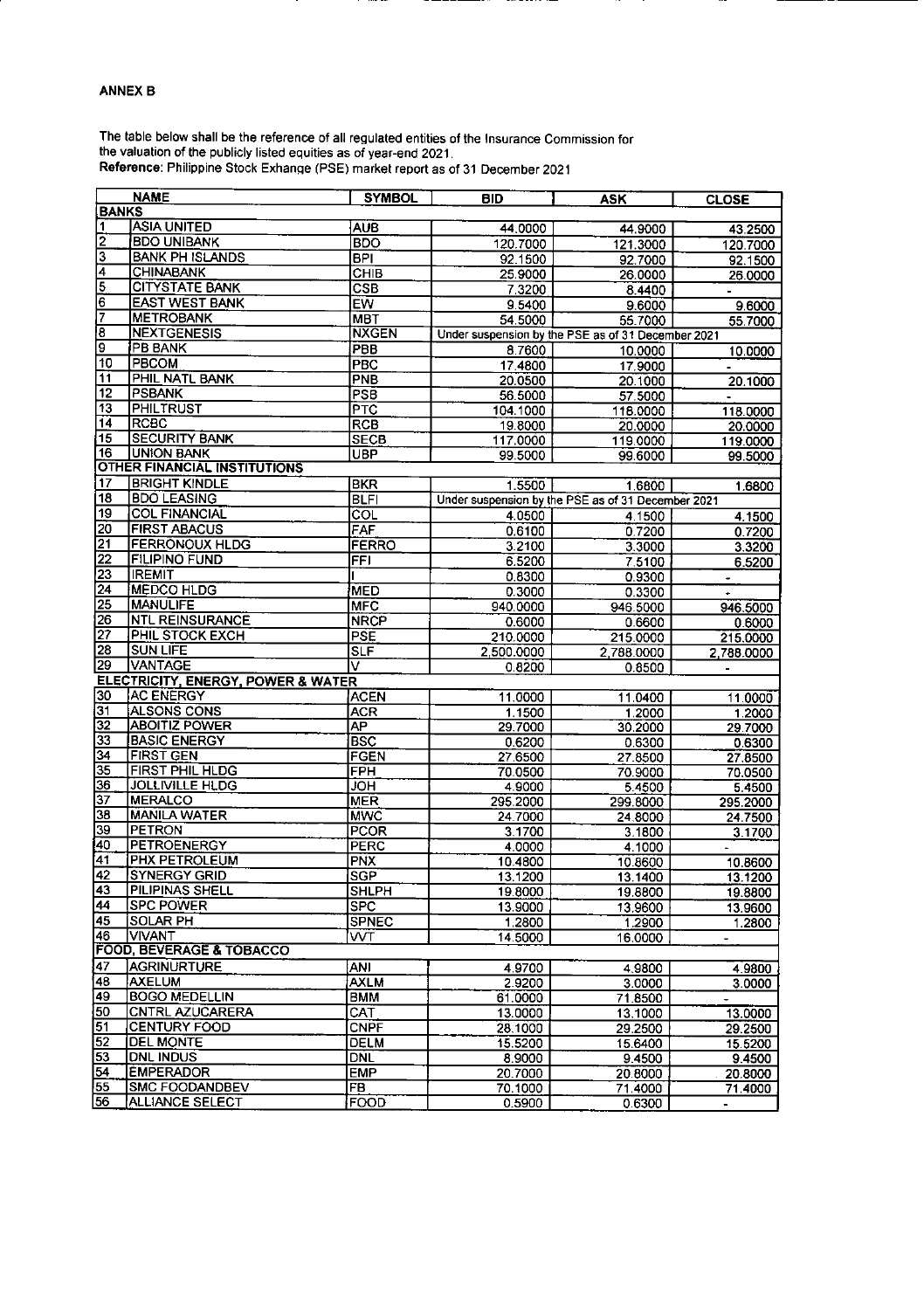| 157             | <b>FRUITAS HLDG</b>                                       | <b>FRUIT</b> | 1.2200   | 1.2300                                             | 1.2200               |
|-----------------|-----------------------------------------------------------|--------------|----------|----------------------------------------------------|----------------------|
| 58              | <b>GINEBRA</b>                                            | <b>GSMI</b>  | 111.1000 | 113.8000                                           | 113.8000             |
| 59              | <b>JOLLIBEE</b>                                           | JFC          | 216.4000 | 219.0000                                           | 216.4000             |
| 60              | <b>KEEPERS HLDG</b>                                       | <b>KEEPR</b> | 1.3200   | 1.3400                                             | 1.3200               |
| 61              | <b>LIBERTY FLOUR</b>                                      | <b>LFM</b>   | 20.6500  | 28.8500                                            | $\bullet$            |
| 62              | <b>MACAY HLDG</b>                                         | <b>MACAY</b> | 5.5100   | 6.6900                                             |                      |
| 63              | <b>MAXS GROUP</b>                                         | <b>MAXS</b>  | 6.4200   | 6.4800                                             | 6.4800               |
| 64              | <b>MG HLDG</b>                                            | MG           | 0.1500   | 0.1580                                             | 0.1590               |
| 65              | <b>MONDE NISSIN</b>                                       | <b>MONDE</b> | 16.0000  | 16.2000                                            | 16.2000              |
| 66              | <b>SHAKEYS PIZZA</b>                                      | PIZZA        | 10.0000  | 10.1000                                            | 10.1000              |
| 67              | ROXAS AND CO                                              | RCI          | 0.6400   | 0.6500                                             | 0.6500               |
| 68              | <b>RFM CORP</b>                                           | RFM          | 4.5700   | 4.6400                                             |                      |
| 69              | <b>ROXAS HLDG</b>                                         | ROX          | 1.0400   | 1.2700                                             | $\blacksquare$       |
| 70              | <b>SWIFT FOODS</b>                                        | <b>SFI</b>   | 0.1030   | 0.1050                                             | 0.1040               |
| 71              | <b>UNIV ROBINA</b>                                        | <b>URC</b>   | 128.0000 | 131.0000                                           | 128.0000             |
| 72              | VITARICH                                                  | <b>VITA</b>  | 0.7300   | 0.7400                                             | 0.7400               |
| 73              | <b>VICTORIAS</b>                                          | <b>VMC</b>   | 2.4000   | 2.5400                                             |                      |
|                 | <b>CONSTRUCTION, INFRASTRUCTURE &amp; ALLIED SERVICES</b> |              |          |                                                    |                      |
| 74              | <b>CONCRETE A</b>                                         | CA           | 41.7500  | 46.0000                                            |                      |
| 75              | <b>CONCRETE B</b>                                         | CAB          | 45.9000  | 55.0000                                            | 55.0000              |
| 76              | <b>CEMEX HLDG</b>                                         | CHP          | 1.0400   | 1.0500                                             |                      |
| 77              | <b>EAGLE CEMENT</b>                                       | <b>EAGLE</b> | 14.3400  |                                                    | 1.0500               |
| 78              | <b>EEI CORP</b>                                           | EET          | 6.5000   | 14.5800<br>6.5300                                  | 14.6000              |
| 79              | <b>HOLCIM</b>                                             | <b>HLCM</b>  | 5.5000   |                                                    | 6.5000               |
| $\overline{80}$ | <b>MEGAWIDE</b>                                           | <b>MWIDE</b> |          | 5.5200                                             | 5.5200               |
| 81              | PHINMA                                                    | PHN          | 5.1800   | 5.2200                                             | 5.1800               |
| 82              | PNCC                                                      |              | 20.1000  | 20.2500                                            | 20.1500              |
| 83              |                                                           | <b>PNC</b>   |          | Under suspension by the PSE as of 31 December 2021 |                      |
| 84              | <b>SUPERCITY</b><br><b>TKC METALS</b>                     | <b>SRDC</b>  | 1.2000   |                                                    |                      |
|                 |                                                           | т            | 0.7800   | 0.8000                                             | 0.7800               |
| 85              | <b>VULCAN INDL</b>                                        | VUL          | 0.9500   | 0.9600                                             | 0.9600               |
|                 | <b>CHEMICALS</b>                                          |              |          |                                                    |                      |
| 86              | <b>CHEMPHIL</b>                                           | CIP          | 130,6000 | 195.5000                                           |                      |
| 87              | <b>CROWN ASIA</b>                                         | <b>CROWN</b> | 1.6900   | 1.7200                                             | 1.6900               |
| 88              | <b>EUROMED</b>                                            | <b>EURO</b>  | 1.4000   | 1.4600                                             | $\blacksquare$       |
| 89              | <b>LMG CORP</b>                                           | <b>LMG</b>   | 3.6500   | 4.0000                                             | 4.0000               |
| 190             | <b>MABUHAY VINYL</b>                                      | <b>MVC</b>   | 4.0000   | 4.2800                                             | 4.2800               |
| 91              | <b>PRYCE CORP</b>                                         | <b>PPC</b>   | 5.6800   | 5.7600                                             | 5.7900               |
|                 | <b>ELECTRICAL COMPONENTS &amp; EQUIPMENT</b>              |              |          |                                                    |                      |
| 92              | CONCEPCION                                                | CIC          | 20.4500  | 21.2500                                            | $\blacksquare$       |
| 93              | <b>GREENERGY</b>                                          | <b>GREEN</b> | 2.2400   | 2.2900                                             | 2.2800               |
| 94              | <b>INTEGRATED MICR</b>                                    | IMI          | 8.3700   | 8.4000                                             | 8.4000               |
| 95              | <b>IONICS</b>                                             | <b>ION</b>   | 0.6900   | 0.7200                                             | 0.7200               |
| 96              | <b>PANASONIC</b>                                          | <b>PMPC</b>  | 5 9000   | 6.0100                                             | 6.0000               |
| 97              | <b>SFA SEMICON</b>                                        | <b>SSP</b>   | 1.0800   | 1.1000                                             | 1.1000               |
| 98              | <b>CIRTEK HLDG</b>                                        | <b>TECH</b>  | 3.7700   | 3.7800                                             | 3.7700               |
|                 | <b>OTHER INDUSTRIALS</b>                                  |              |          |                                                    |                      |
| 99              | <b>FILSYN A</b>                                           | <b>FYN</b>   |          | Under suspension by the PSE as of 31 December 2021 |                      |
| 100             | <b>IFILSYN B</b>                                          | <b>FYNB</b>  |          | Under suspension by the PSE as of 31 December 2021 |                      |
| 101.            | <b>PICOP RES</b>                                          | <b>PCP</b>   |          | Under suspension by the PSE as of 31 December 2021 |                      |
| 102             | <b>STENIEL</b>                                            | STN          |          | Under suspension by the PSE as of 31 December 2021 |                      |
|                 | <b>HOLDING FIRMS</b>                                      |              |          |                                                    |                      |
| 103             | <b>ASIA AMALGAMATED</b>                                   | <b>AAA</b>   |          | Under suspension by the PSE as of 31 December 2021 |                      |
| 104             | ABACORE CAPITAL                                           | <b>ABA</b>   | 0.9100   | 0.9200                                             | 0.9200               |
| 105             | <b>ASIABEST GROUP</b>                                     | ABG.         | 5.9000   | 6.1000                                             | 5.9000               |
| 106             | <b>AYALA CORP</b>                                         | AC           | 831 0000 | 832.0000                                           | 831.0000             |
| 107             | <b>ABOITIZ EQUITY</b>                                     | <b>AEV</b>   | 54 4500  | 54.9000                                            | 54.4500              |
| 108             | <b>ALLIANCE GLOBAL</b>                                    | <b>AGI</b>   | 11.8000  | 11.8400                                            | 11.8000              |
| 109.            | <b>ANSCOR</b>                                             | <b>ANS</b>   | 7 6000   | 7.9500                                             | 7 9500               |
| 110             | <b>ANGLO PHIL HLDG</b>                                    | <b>APO</b>   | 0.9000   | 0.9200                                             | 0.9000               |
| 111             | <b>ATN HLDG A</b>                                         | ATN          | 0.4000   | 0.4450                                             | 0.3900               |
| 112             | ATN HLDG B                                                | <b>ATNB</b>  | 04050    | 0.4900                                             |                      |
| 113             | <b>BHI HLDG</b>                                           | BH           | 662.0000 | 1,416.0000                                         | $\ddot{\phantom{1}}$ |
| 114             | <b>COSCO CAPITAL</b>                                      | cosco        | 5 2000   | 5.2100                                             | 5.2000               |
| 115             | <b>DMCI HLDG</b>                                          | DMC          | 7.7100   | 7.8000                                             | 7.7100               |
| 116             | <b>FILINVEST DEV</b>                                      | <b>FDC</b>   | 7.7000   | 7.9500                                             | $\blacksquare$       |
| 111 <u>7</u>    | <b>FJ PRINCE A</b>                                        | <b>FJP</b>   | 2.5000   | 2.6000                                             | 2.6000               |
| 118             | FJ PRINCE B                                               | <b>FJPB</b>  | 2.6100   | 2.8000                                             | $\blacksquare$       |
| 119             | <b>FORUM PACIFIC</b>                                      | FPI          | 0.2650   | 0.2900                                             | $\blacksquare$       |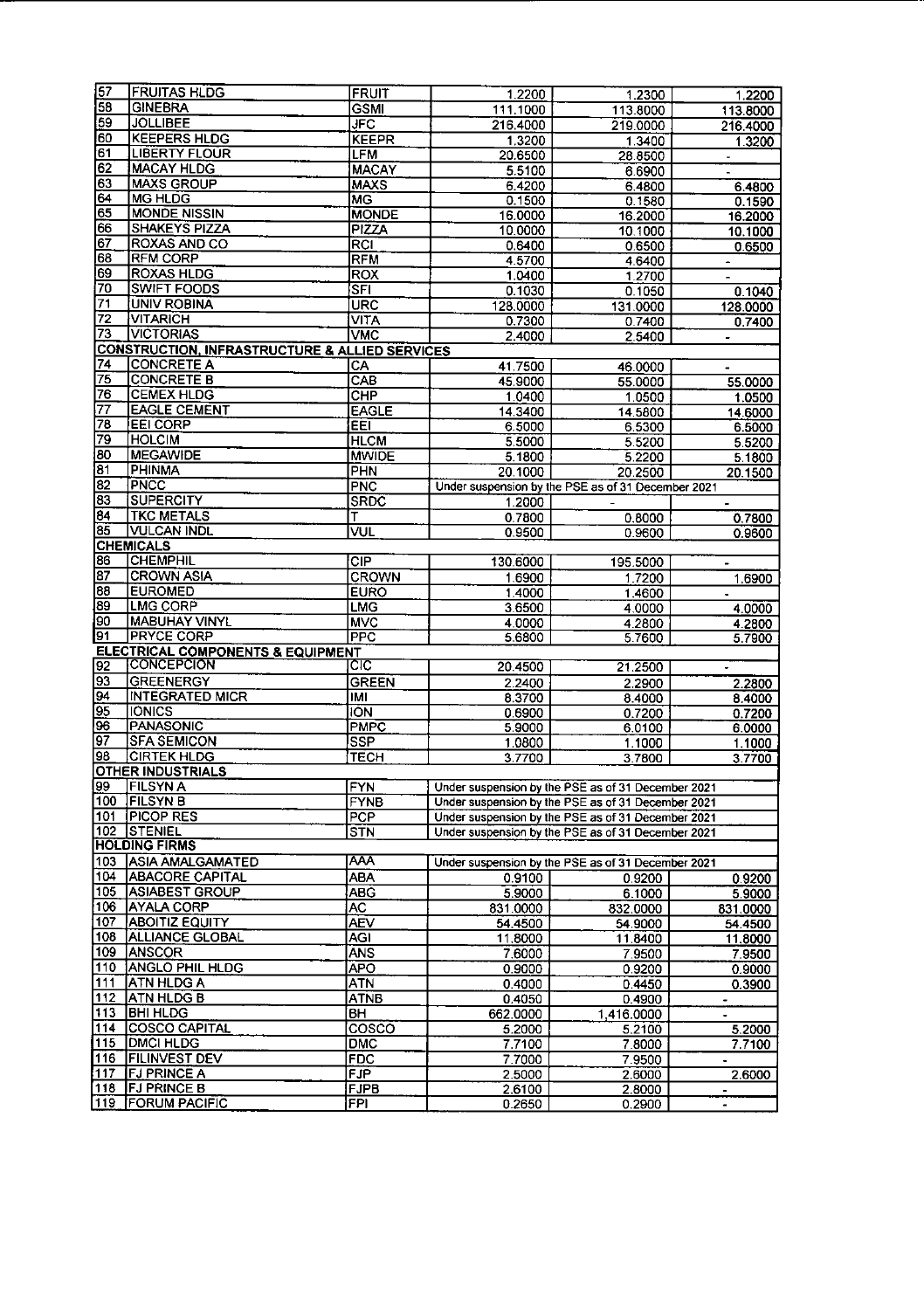| 120                                   | <b>GT CAPITAL</b>                          | <b>GTCAP</b>              | 540,0000                                                       | 545.0000          | 540.0000                           |
|---------------------------------------|--------------------------------------------|---------------------------|----------------------------------------------------------------|-------------------|------------------------------------|
| 121                                   | <b>HOUSE OF INV</b>                        | HI                        | 3 4800                                                         | 3.8700            |                                    |
| 122                                   | <b>JG SUMMIT</b>                           | JGS                       | 53.0000                                                        | 54.0000           | 53.0000                            |
| 123                                   | <b>KEPPEL HLDG A</b>                       | KPH                       | 6.1000                                                         | 6.4000            | $\blacksquare$                     |
| 124                                   | <b>KEPPEL HLDG B</b>                       | <b>KPHB</b>               | 6.1200                                                         | 7.2000            | $\blacksquare$                     |
| 125                                   | <b>LODESTAR</b>                            | <b>LODE</b>               | 0.6300                                                         | 0.6700            | 0.6300                             |
| 126                                   | <b>LOPEZ HLDG</b>                          | LPZ                       | 2.9100                                                         | 3.0000            | 2.9100                             |
| 127                                   | LT GROUP                                   | <b>LTG</b>                | 9.9000                                                         | 9.9600            | 9.9000                             |
| 128                                   | <b>METRO GLOBAL</b>                        | <b>MGH</b>                | Under suspension by the PSE as of 31 December 2021             |                   |                                    |
| 129                                   | <b>MABUHAY HLDG</b>                        | <b>MHC</b>                | 0.3750                                                         | 0.4150            |                                    |
| 130<br>131                            | <b>METRO PAC INV</b>                       | <b>MPI</b>                | 3.9000                                                         | 3.9300            | 3.9000                             |
| 132                                   | <b>PACIFICA HLDG</b><br><b>PRIME MEDIA</b> | PA                        | 3.0100                                                         | 3.1900            | $3.\overline{2000}$                |
| 133                                   | <b>REPUBLIC GLASS</b>                      | PRIM                      | 1.1700                                                         | 1.1900            | 1.1700                             |
| 134                                   | SOLID GROUP                                | <b>REG</b><br>SGI         | 2.9100                                                         | 3.0100            | 3.0000                             |
| 135                                   | <b>SM INVESTMENTS</b>                      |                           | 1.0800                                                         | 1.1400            | 1.0800                             |
| 136                                   | <b>SAN MIGUEL CORP</b>                     | <b>SM</b><br><b>SMC</b>   | 943.0000                                                       | 948.0000          | 943.0000                           |
| 137                                   | <b>SEAFRONT RES</b>                        |                           | 112.2000                                                       | 114.9000          | 114.9000                           |
| 138                                   | TOP FRONTIER                               | <b>SPM</b><br><b>TFHI</b> | 2.0100                                                         | 2.1400            | 2.0100                             |
| 139                                   | UNIOIL HLDG                                | UNI                       | 122,1000<br>Under suspension by the PSE as of 31 December 2021 | 127.7000          | 127.7000                           |
| 140                                   | <b>WELLEX INDUS</b>                        | <b>WIN</b>                |                                                                |                   |                                    |
| 141                                   | <b>ZEUS HLDG</b>                           | $\overline{\mathsf{ZHI}}$ | 0.2300                                                         | 0.2500            |                                    |
|                                       | <b>PROPERTY</b>                            |                           | 0.1690                                                         | 0.1800            | 0.1800                             |
| 142                                   | <b>ARTHALAND CORP</b>                      | <b>ALCO</b>               | 0.6100                                                         | 0.6400            | 0.6400                             |
| 143                                   | <b>ANCHOR LAND</b>                         | <b>ALHI</b>               | 5.5100                                                         | 6.4900            |                                    |
| 144                                   | AYALA LAND                                 | ALI                       | 35.0000                                                        | 36.7000           | 36.7000                            |
| 145                                   | <b>AYALA LAND LOG</b>                      | <b>ALLHC</b>              | 6.3700                                                         | 6.7300            | 6.7300                             |
| 146                                   | <b>ARANETA PROP</b>                        | <b>ARA</b>                | 0.9700                                                         | 1.0200            | 0.9700                             |
| 147                                   | <b>AREIT RT</b>                            | <b>AREIT</b>              | 48.6000                                                        | 48.6500           | 48.6000                            |
| 148                                   | A BROWN                                    | <b>BRN</b>                | 0.7700                                                         | 0.7900            | 0.7900                             |
| 149                                   | CITYLAND DEVT                              | CDC                       | 0.7300                                                         | 0.7700            |                                    |
| 150                                   | <b>CROWN EQUITIES</b>                      | <b>CEI</b>                | 0.0970                                                         | 0.1040            | 0.1050                             |
| 151                                   | CEBU HLDG                                  | $\overline{CHI}$          | Under suspension by the PSE as of 31 December 2021             |                   |                                    |
| 152                                   | <b>CEB LANDMASTERS</b>                     | $\overline{c}$            | 2.8200                                                         | 3.0000            | 3.0000                             |
| 153                                   | <b>CENTURY PROP</b>                        | CPC                       | 0.3900                                                         | 0.4000            | 0.4000                             |
| 154                                   | <b>CYBER BAY</b>                           | <b>CYBR</b>               | Under suspension by the PSE as of 31 December 2021             |                   |                                    |
| 155                                   | <b>DOUBLEDRAGON</b>                        | <b>DD</b>                 | 7.2500                                                         | 7.2600            | 7.2600                             |
|                                       | DDMP RT                                    | <b>DDMPR</b>              | 1.7800                                                         | 1.7900            | 1.7900                             |
| 156                                   |                                            |                           |                                                                |                   |                                    |
| 157                                   | DM WENCESLAO                               | <b>DMW</b>                | 6.7600                                                         | 6.7800            |                                    |
| 158                                   | <b>EMPIRE EAST</b>                         | <b>ELI</b>                | 0.2550                                                         |                   | 6 7800                             |
| 159                                   | <b>EVER GOTESCO</b>                        | <b>EVER</b>               | 0.3250                                                         | 0.2650<br>0.3300  | 0 2550<br>0.3300                   |
| 160                                   | FILINVEST RT                               | <b>FILRT</b>              | 7.3900                                                         | 7.4000            | 74000                              |
| 161                                   | FILINVEST LAND                             | <b>FLI</b>                | 1.0900                                                         | 1.1000            | 1.1000                             |
| 162                                   | <b>GLOBAL ESTATE</b>                       | <b>GERI</b>               | 0.9800                                                         | 1.0000            | 1.0100                             |
| 163                                   | 8990 HLDG                                  | <b>HOUSE</b>              | 11.1800                                                        | 11.2800           | 11.2800                            |
| 164                                   | <b>GOLDEN MV</b>                           | <b>HVN</b>                | 525.0000                                                       | 540.0000          | 540.0000                           |
|                                       | <b>PHIL INFRADEV</b>                       | <b>IRC</b>                | 1.1000                                                         | 1.1200            | 1.1200                             |
|                                       | KEPPEL PROP                                | <b>KEP</b>                | 3.0100                                                         | 3.3800            |                                    |
| 167                                   | <b>CITY AND LAND</b>                       | LAND                      | 0.8500                                                         | 0.8800            | 0.8500                             |
| 168                                   | <b>MEGAWORLD</b>                           | <b>MEG</b>                | 3.1500                                                         | 3.1800            | 3.1500                             |
| 169                                   | <b>MRC ALLIED</b>                          | <b>MRC</b>                | 0.2550                                                         | 0.2600            | 0.2550                             |
|                                       | <b>MREIT RT</b>                            | <b>MREIT</b>              | 19.1000                                                        | 19.7000           | 19.7000                            |
| 171                                   | OMICO CORP                                 | <b>OM</b>                 | 0.3450                                                         | 0.3500            | 0.3450                             |
| 172                                   | <b>PHIL ESTATES</b>                        | <b>PHES</b>               | 0.5000                                                         | 0.5100            | 0.5100                             |
| 173                                   | <b>PRIMEX CORP</b>                         | <b>PRMX</b>               | 2.1200                                                         | 2.1500            | 2.1500                             |
| 174                                   | <b>RL COMM RT</b>                          | <b>RCR</b>                | 7.5300                                                         | 7.6100            | 76100                              |
| 175                                   | <b>ROBINSONS LAND</b>                      | <b>RLC</b>                | 18.7000                                                        | 19.2000           | 19.2000                            |
| 176                                   | PHIL REALTY                                | RLT                       | 0.2020                                                         | 0.2100            | $\blacksquare$                     |
| 165<br>166<br>$\overline{170}$<br>177 | <b>ROCKWELL</b>                            | <b>ROCK</b>               | 1.4800                                                         | 1.5000            | 14800                              |
| 178                                   | <b>SHANG PROP</b>                          | <b>SHNG</b>               | 2.5700                                                         | 2.6100            | 2.6100                             |
| 179                                   | <b>STA LUCIA LAND</b>                      | SLI                       | 2.8200                                                         | 2.8800            | 2.8800                             |
| 180                                   | <b>SM PRIME HLDG</b>                       | <b>SMPH</b>               | 33.9000                                                        | 33.9500           | 33.9000                            |
| 181<br>182                            | <b>SOC RESOURCES</b>                       | SOC                       | 0.6200                                                         | 0.6500            | $\blacksquare$                     |
|                                       | <b>VISTAMALLS</b>                          | STR                       | 3.5600                                                         | 3.7200            | 3.7200                             |
| 183<br>184                            | <b>SUNTRUST HOME</b>                       | <b>SUN</b>                | 1.0900                                                         | 1.1200            | 1.1200<br>$\overline{\phantom{a}}$ |
| 185                                   | <b>PTFC REDEV CORP</b><br>VISTA LAND       | <b>TFC</b><br>VLL         | 43.1000<br>3.4300                                              | 50.9500<br>3.5300 | 3.5300                             |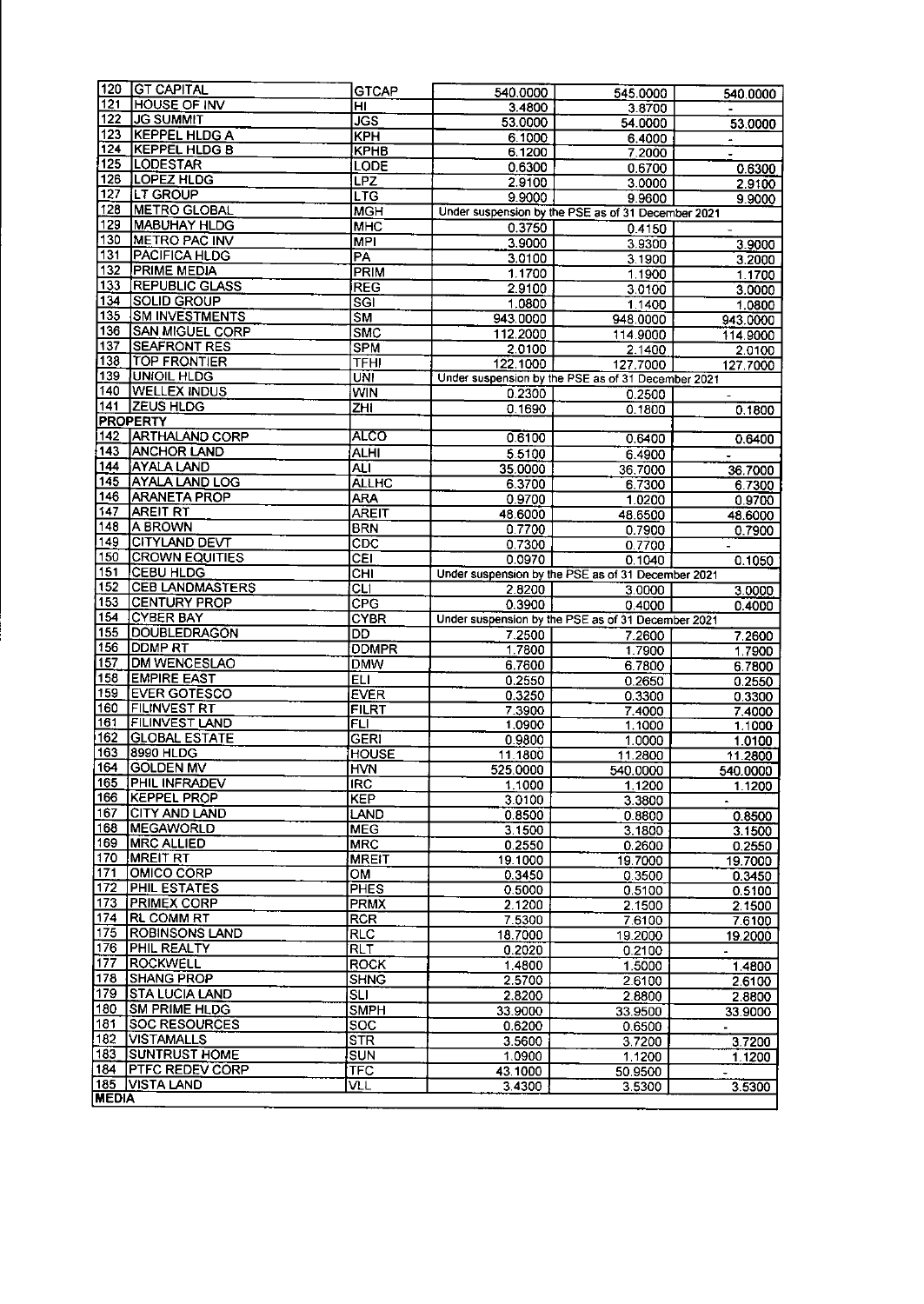| 186             | <b>ABS CBN</b>                 | <b>ABS</b>                        | 12.5000                                            | 12.6000                                            | 12.6000        |
|-----------------|--------------------------------|-----------------------------------|----------------------------------------------------|----------------------------------------------------|----------------|
| 187             | <b>GMA NETWORK</b>             | GMA7                              | 13.8400                                            | 13.8600                                            | 13.8400        |
| 188             | <b>MANILA BULLETIN</b>         | <b>MB</b>                         | 0.4200                                             | 0.4400                                             | 0.4150         |
| 189             | <b>MLA BRDCASTING</b>          | <b>MBC</b>                        |                                                    |                                                    |                |
|                 | <b>TELECOMMUNICATIONS</b>      |                                   | 9.5100                                             | 10.5000                                            | $\blacksquare$ |
|                 |                                |                                   |                                                    |                                                    |                |
| 190             | <b>GLOBE TELECOM</b>           | $\overline{\textsf{GLO}}$         | 3.322.0000                                         | 3,390.0000                                         | 3,322.0000     |
| 191             | <b>PTT CORP</b>                | $\overline{\mathsf{P}\mathsf{T}}$ |                                                    | Under suspension by the PSE as of 31 December 2021 |                |
| 192             | <b>PLDT</b>                    | <b>TEL</b>                        | 1,812.0000                                         | 1,820.0000                                         | 1,812,0000     |
|                 | <b>INFORMATION TECHNOLOGY</b>  |                                   |                                                    |                                                    |                |
|                 |                                |                                   |                                                    |                                                    |                |
| 193             | <b>APOLLO GLOBAL</b>           | <b>APL</b>                        | 0.0790                                             | 0.0800                                             | 0.0800         |
| 194             | <b>ÍCONVERGE</b>               | <b>CNVRG</b>                      | 31.5500                                            | 31.9000                                            | 31.9000        |
| 195             | <b>DFNN INC</b>                | <b>DFNN</b>                       | 2.3600                                             | 2.4500                                             | 2.4500         |
| 196             | <b>DITO CME HLDG</b>           | <b>DITO</b>                       | 5.0500                                             |                                                    |                |
|                 |                                |                                   |                                                    | 5.0600                                             | 5.0500         |
| 197             | <b>IMPERIAL</b>                | <b>IMP</b>                        | 1.4100                                             | 1.6300                                             | $\blacksquare$ |
| 198             | <b>ISLAND INFO</b>             | īs                                |                                                    | Under suspension by the PSE as of 31 December 2021 |                |
| 199             | <b>JACKSTONES</b>              | <b>JAS</b>                        | 1 7400                                             | 1.7500                                             | 1.7400         |
| 200             | <b>NOW CORP</b>                | <b>NOW</b>                        | 1.2800                                             | 1.2900                                             | 1.2900         |
| 201             | <b>TRANSPACIFIC BR</b>         | <b>TBGT</b>                       | 0.3000                                             |                                                    |                |
|                 |                                |                                   |                                                    | 0.3050                                             | 0.3000         |
|                 | <b>TRANSPORTATION SERVICES</b> |                                   |                                                    |                                                    |                |
| 202             | 2GO GROUP                      | 2GO                               | 7.6000                                             | 7.6100                                             | 7.6100         |
| 203             | <b>ASIAN TERMINALS</b>         | <b>ATI</b>                        | 14.0000                                            | 14.1000                                            | 14.0000        |
| 204             | <b>CHELSEA</b>                 | $\overline{\text{c}}$             | 1.6200                                             | 1.6500                                             | 1.6600         |
| 205             | <b>CEBU AIR</b>                | CEB                               |                                                    |                                                    |                |
|                 |                                |                                   | 42.1500                                            | 42.3000                                            | 42.1500        |
| 206             | INTL CONTAINER                 | <b>ICT</b>                        | 198.5000                                           | 200.0000                                           | 200.0000       |
| 207             | <b>LBC EXPRESS</b>             | LBC                               | 24.0000                                            | 24.9500                                            | 24.9500        |
| 208             | <b>LORENZO SHIPPNG</b>         | <b>LSC</b>                        | 0.9000                                             | 0.9300                                             |                |
| 209             | <b>MACROASIA</b>               | MAC                               | 5.3000                                             | 5.3100                                             | 5.3000         |
|                 |                                |                                   |                                                    |                                                    |                |
| 210             | <b>METROALLIANCE A</b>         | MAH                               | 1.1000                                             | 1.2000                                             | 1.1900         |
| 211             | <b>METROALLIANCE B</b>         | <b>MAHB</b>                       | 1.0300                                             | 1.3200                                             | 1.0000         |
| 212             | PAL HLDG                       | <b>PAL</b>                        |                                                    | Under suspension by the PSE as of 31 December 2021 |                |
| 213             | <b>IGLOBALPORT</b>             | <b>PORT</b>                       |                                                    | Under suspension by the PSE as of 31 December 2021 |                |
| 214             | <b>HARBOR STAR</b>             | <b>TUGS</b>                       | 0.8600                                             |                                                    |                |
|                 |                                |                                   |                                                    | 0.9100                                             | 0.9100         |
|                 | <b>HOTEL &amp; LEISURE</b>     |                                   |                                                    |                                                    |                |
| 215             | <b>ACESITE HOTEL</b>           | <b>ACE</b>                        | 1.5200                                             | 1.6600                                             | 1.6600         |
| 216             | <b>BOULEVARD HLDG</b>          | <b>BHI</b>                        |                                                    | Under suspension by the PSE as of 31 December 2021 |                |
| 217             | <b>DISCOVERY WORLD</b>         | <b>DWC</b>                        | 1.7400                                             | 1.8000                                             | 1.8000         |
| 218             | <b>GRAND PLAZA</b>             | $\overline{\mathsf{GPH}}$         | 10.6000                                            | 14.3800                                            | 14.3800        |
|                 |                                |                                   |                                                    |                                                    |                |
| 219             | <b>WATERFRONT</b>              | <b>WPI</b>                        | 0.4550                                             | 0.4750                                             | 0.4600         |
|                 | <b>EDUCATION</b>               |                                   |                                                    |                                                    |                |
| 220             | <b>CENTRO ESCOLAR</b>          | CEU                               | 6.5200                                             | 6.9700                                             | $\blacksquare$ |
| 221             | <b>FAR EASTERN U</b>           | FEU                               | 540.0000                                           | 549.5000                                           |                |
| 222             | <b>IPEOPLE</b>                 | <b>IPO</b>                        | 6.9900                                             | 7.5500                                             | $\frac{1}{2}$  |
| 223             | <b>STIHLDG</b>                 |                                   |                                                    |                                                    |                |
|                 |                                | $\overline{\text{s}}$ ti          | 0.3400                                             | 0.3450                                             | 0.3400         |
|                 | <b>CASINOS &amp; GAMING</b>    |                                   |                                                    |                                                    |                |
| 224             | <b>BELLE CORP</b>              | <b>BEL</b>                        | 1.3400                                             | 1.3500                                             | 1.3500         |
| 225             | <b>BLOOMBERRY</b>              | <b>BLOOM</b>                      | 6.3000                                             | 6.4800                                             | 6.3000         |
|                 | 226 IP EGAME                   | <b>EG</b>                         | Under suspension by the PSE as of 31 December 2021 |                                                    |                |
| 227             | <b>PACIFIC ONLINE</b>          |                                   |                                                    |                                                    |                |
|                 |                                | LOTO                              | 1.7400                                             | 1.8100                                             |                |
| 228             | <b>LEISURE AND RES</b>         | <b>LR</b>                         | 1.4300                                             | 1.4900                                             | 1.4900         |
| 229             | MANILA JOCKEY                  | <b>MJC</b>                        | 1.8200                                             | 2.3800                                             | $\blacksquare$ |
| 230             | <b>MJC INVESTMENTS</b>         | <b>MJIC</b>                       | 1.1500                                             | 1.2500                                             | $\bullet$      |
| 231             | PH RESORTS GRP                 | <b>PHR</b>                        | 0.7700                                             | 0.7800                                             | 0.7800         |
| 232             |                                |                                   |                                                    |                                                    |                |
|                 | <b>PREMIUM LEISURE</b>         | <u>PLC</u>                        | 0.4300                                             | 0.4350                                             | 0.4300         |
| 233             | <b>PHIL RACING</b>             | <b>PRC</b>                        | 5.7100                                             | 7.8000                                             | 7.8000         |
| 234             | <b>PHILWEB</b>                 | <b>WEB</b>                        | 1.9300                                             | 1.9600                                             | 1.9600         |
| <b>RETAIL</b>   |                                |                                   |                                                    |                                                    |                |
| 235             | ALLDAY                         | <b>ALLDY</b>                      | 0.6100                                             | 0.6200                                             | 0.6100         |
|                 |                                |                                   |                                                    |                                                    |                |
| 236             | <b>BERJAYA</b>                 | <b>BCOR</b>                       | 6.9500                                             | 7.0000                                             | 7 0000         |
| 237             | <b>ALLHOME</b>                 | <b>HOME</b>                       | 8.3900                                             | 8.4200                                             | 8.3900         |
| 238             | <b>METRO RETAIL</b>            | <b>MRSGI</b>                      | 1.4400                                             | 1.4500                                             | 14400          |
| 239             | PUREGOLD                       | PGOLD                             | 39.3000                                            | 39.6500                                            | 39 3000        |
| 240             | <b>ROBINSONS RTL</b>           | <b>RRHI</b>                       | 65.1000                                            | 65.4000                                            |                |
|                 |                                |                                   |                                                    |                                                    | 65.4000        |
| $\frac{241}{2}$ | PHIL SEVEN CORP                | <b>SEVN</b>                       | 88.0000                                            | 90.0000                                            | ٠              |
| 242             | <b>SSI GROUP</b>               | SSI                               | 1.1100                                             | 1.1200                                             | 1.1200         |
| 243             | <b>WILCON DEPOT</b>            | <b>WLCON</b>                      | 30.5000                                            | 30.7000                                            | 30.5000        |
|                 | <b>OTHER SERVICES</b>          |                                   |                                                    |                                                    |                |
| $\sqrt{244}$    | <b>APC GROUP</b>               | <b>APC</b>                        |                                                    |                                                    |                |
|                 | 245 EASYCALL                   |                                   | 0.2200                                             | 0.2350                                             | 0.2200         |
|                 |                                | <b>ECP</b>                        | 4.2300                                             | 5.2600                                             | 4.2000         |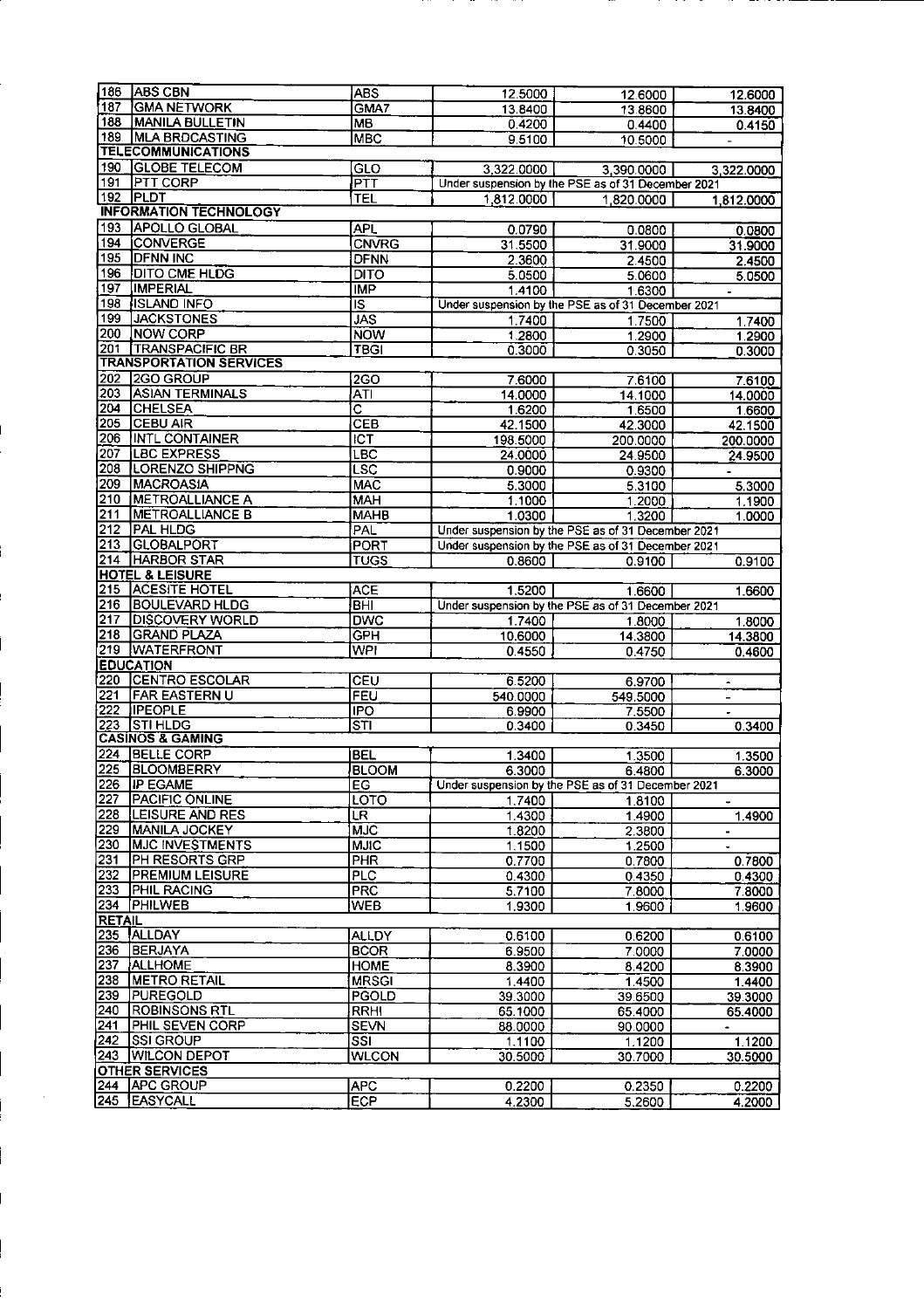| I246             | <b>IPM HLDG</b>        | <b>IPM</b>              | 6.9000                                             | 7.0500                                             | 7.0500                   |  |
|------------------|------------------------|-------------------------|----------------------------------------------------|----------------------------------------------------|--------------------------|--|
| 247              | <b>MEDILINES</b>       | <b>MEDIC</b>            | 1 2500                                             | 1.2900                                             | 1.2900                   |  |
| 248              | PAXYS                  | PAX                     | 1.6300                                             | 2.1000                                             |                          |  |
| 249              | <b>PRMIERE HORIZON</b> | <b>PHA</b>              |                                                    |                                                    | $\bullet$ .              |  |
| 250              | <b>PHILCOMSAT</b>      |                         | 0.5600                                             | 0.5700                                             | 0.5600                   |  |
|                  |                        | PHC                     | Under suspension by the PSE as of 31 December 2021 |                                                    |                          |  |
| 251              | <b>SBS PHIL CORP</b>   | <b>SBS</b>              | 3.9100                                             | 4.0500                                             | $\bullet$                |  |
| <b>MINING</b>    |                        |                         |                                                    |                                                    |                          |  |
| 252              | <b>ATOK</b>            | AB                      | 6.0500                                             | 6.1000                                             | 6.0500                   |  |
| 253              | <b>APEX MINING</b>     | <b>APX</b>              | 1.6100                                             | 1.6200                                             | 1.6100                   |  |
| 254              | <b>ABRA MINING</b>     | AR                      |                                                    | Under suspension by the PSE as of 31 December 2021 |                          |  |
| 255              | <b>ATLAS MINING</b>    | AT                      | 6.1700                                             | 6.1800                                             | 6.1700                   |  |
| 256              | <b>BENGUET A</b>       | BC                      | 5.1000                                             | 5.3400                                             | $\blacksquare$           |  |
| <u>257</u>       | <b>BENGUET B</b>       | <b>BCB</b>              | 4 8400                                             |                                                    |                          |  |
| 258              | <b>COAL ASIA HLDG</b>  | COAL                    |                                                    | 5.4400                                             | $\blacksquare$           |  |
| 259              |                        |                         | 0.2650                                             | 0.2800                                             |                          |  |
|                  | <b>CENTURY PEAK</b>    | <b>CPM</b>              | 2.6000                                             | 2.9400                                             | 2.9400                   |  |
| 260              | <b>DIZON MINES</b>     | $\overline{D}$          | 4.8900                                             | 5.5200                                             | $\blacksquare$           |  |
| 261              | <b>FERRONICKEL</b>     | <b>FNI</b>              | 2.1400                                             | 2.1500                                             | 2.1500                   |  |
| 262              | <b>GEOGRACE</b>        | <b>GEO</b>              | 0.1830                                             | 0.1980                                             | 0.1820                   |  |
| 263              | <b>LEPANTO A</b>       | LC                      | 0.1400                                             | 0.1410                                             | 0.1400                   |  |
| 264              | <b>LEPANTO B</b>       | <b>LCB</b>              | 0.1340                                             | 0.1420                                             |                          |  |
| 265              | MANILA MINING A        | М٨                      | 0.0100                                             | 0.0110                                             | 0.0110                   |  |
| 266              | MANILA MINING B        | <b>MAB</b>              | 0.0100                                             | 0.0110                                             | 0.0100                   |  |
| 267              | <b>MARCVENTURES</b>    | <b>MARC</b>             | 1.1700                                             |                                                    |                          |  |
| 268              | <b>NIHAO</b>           |                         |                                                    | 1.1900                                             | 1.1700                   |  |
| 269              | <b>NICKEL ASIA</b>     | N1                      | 0.9700                                             | 1.0400                                             | 1.0300                   |  |
|                  |                        | <b>NIKL</b>             | 5.3000                                             | 5.3500                                             | 5.3500                   |  |
| 270              | <b>ORNTL PENINSULA</b> | ORE                     | 0.7300                                             | 0.7800                                             | 0.7800                   |  |
| 271              | <b>PX MINING</b>       | $\overline{PX}$         | 5.4400                                             | 5.4500                                             | 5.4500                   |  |
| 272              | <b>SEMIRARA MINING</b> | $\overline{\text{sec}}$ | 21.3500                                            | 21.7000                                            | 21.3500                  |  |
| 273              | <b>UNITED PARAGON</b>  | <b>UPM</b>              | 0.0069                                             | 0.0071                                             | 0.0069                   |  |
| <b>OIL</b>       |                        |                         |                                                    |                                                    |                          |  |
| 274              | <b>ACE ENEXOR</b>      | <b>ACEX</b>             | 40.0000                                            | 27.5000                                            | $\sim$                   |  |
| 275              | <b>ORNTL PETROL A</b>  | OPM                     | 0.0100                                             | 0.0110                                             | 0.0110                   |  |
| 276              | <b>ORNTL PETROL B</b>  | OPMB                    | 0.0110                                             | 0.0120                                             | 0.0110                   |  |
| 277              | PHILODRILL             | 0V                      |                                                    |                                                    |                          |  |
| 278              | <b>PXP ENERGY</b>      |                         | 0.0097                                             | 0.0100                                             | 0.0100                   |  |
|                  |                        | <b>PXP</b>              | 6.1500                                             | 6.1900                                             | 6.1500                   |  |
|                  | <b>PREFERRED</b>       |                         |                                                    |                                                    |                          |  |
| 279              | <b>HOUSE PREF B</b>    | 8990B                   | 99.6000                                            | 100.9000                                           |                          |  |
| 280              | <b>HOUSE PREF A</b>    | 8990P                   | 100.0000                                           | 101.0000                                           | 101.0000                 |  |
| 281              | <b>AC PREF A</b>       | <b>ACPA</b>             |                                                    | Under suspension by the PSE as of 31 December 2021 |                          |  |
| 282              | AC PREF B1             | ACPB1                   | 512.0000                                           | 524.5000                                           |                          |  |
| 283              | <b>ALCO PREF B</b>     | <b>ALCPB</b>            |                                                    | Under suspension by the PSE as of 31 December 2021 |                          |  |
| 284              | ALCO PREF C            | <b>ALCPC</b>            | 104.0000                                           | 110.0000                                           |                          |  |
| 285              | ALCO PREF D            | <b>ALCPD</b>            | 513.0000                                           | 525.0000                                           |                          |  |
| 286              | AC PREF B2R            | APB <sub>2R</sub>       | 514.0000                                           | 524.5000                                           | $\blacksquare$           |  |
| 287              | <b>BC PREF A</b>       | <b>BCP</b>              | 31.5500                                            |                                                    |                          |  |
| 288              | <b>BRN PREF A</b>      | <b>BRNP</b>             |                                                    | 47.3000                                            | $\blacksquare$           |  |
|                  |                        |                         | 102.0000                                           | 105.0000                                           | 105.0000                 |  |
| 289              | ICEB PREF              | CEBCP                   | 42.2500                                            | 44.8000                                            | 44.8000                  |  |
| 290              | <b>CPG PREF A</b>      | <b>CPGP</b>             | 102.0000                                           | 103.0000                                           |                          |  |
| 291              | <b>DD PREF</b>         | <b>DDPR</b>             | 100.6000                                           | 100.7000                                           | 100.7000                 |  |
| 292              | <b>DMC PREF</b>        | <b>DMCP</b>             | $\bullet$                                          | ÷.                                                 |                          |  |
| $\sqrt{293}$     | <b>EEI PREF A</b>      | <b>EEIPA</b>            | 101.5000                                           | 105.0000                                           | 101.0000                 |  |
| 294              | EEI PREF B             | <b>EEIPB</b>            | 107.0000                                           | 107.5000                                           | 107.5000                 |  |
| 295              | <b>SMC FB PREF</b>     | <b>FBP</b>              |                                                    | Under suspension by the PSE as of 31 December 2021 |                          |  |
| $\overline{296}$ | SMC FB PREF 2          | FBP <sub>2</sub>        |                                                    | Under suspension by the PSE as of 31 December 2021 |                          |  |
| 297              | <b>FGEN PREF G</b>     | <b>FGENG</b>            | 102.1000                                           | 106.0000                                           | 103.0000                 |  |
| 298              | <b>GLO PREF A</b>      | <b>GLOPA</b>            | 3.5100                                             |                                                    |                          |  |
| 299              | GLO PREF P             | <b>GLOPP</b>            |                                                    | Under suspension by the PSE as of 31 December 2021 |                          |  |
|                  |                        |                         |                                                    |                                                    |                          |  |
| 300              | <b>GTCAP PREF A</b>    | <b>GTPPA</b>            | 998.0000                                           | 1,044.0000                                         | 995.0000                 |  |
| 301              | <b>GTCAP PREF B</b>    | <b>GTPPB</b>            | 1.000.0000                                         | 1,049,0000                                         | $\overline{\phantom{a}}$ |  |
| 302              | <b>JFC PREF A</b>      | <b>JFCPA</b>            | 1,000.0000                                         | 1,010.0000                                         | 1,000,0000               |  |
| 303              | <b>JFC PREF B</b>      | <b>JFCPB</b>            | 1,003.0000                                         | 1,025.0000                                         | 1,003.0000               |  |
| 304              | LR PREF                | LRP.                    |                                                    | Under suspension by the PSE as of 31 December 2021 |                          |  |
| $\overline{305}$ | <b>MWIDE PREF</b>      | <b>MWP</b>              | Under suspension by the PSE as of 31 December 2021 |                                                    |                          |  |
| 306              | <b>MWIDE PREF 2A</b>   | MWP2A                   | 96.5500                                            | 99.9500                                            | $\blacksquare$           |  |
| 307              | <b>MWIDE PREF 2B</b>   | MWP2B                   | 99.5000                                            | 100.5000                                           |                          |  |
| 308              | MWIDE PREF 4           | MWP4                    | 100.0000                                           | 100.9000                                           |                          |  |
| 309              | <b>PNX PREF 3A</b>     |                         |                                                    | Under suspension by the PSE as of 31 December 2021 | 100.9000                 |  |
| 310              | <b>PNX PREF 3B</b>     | PNX3A<br>PNX3B          | 101.1000 l                                         |                                                    |                          |  |
|                  |                        |                         |                                                    | 102.4000                                           | 102.4000 L               |  |